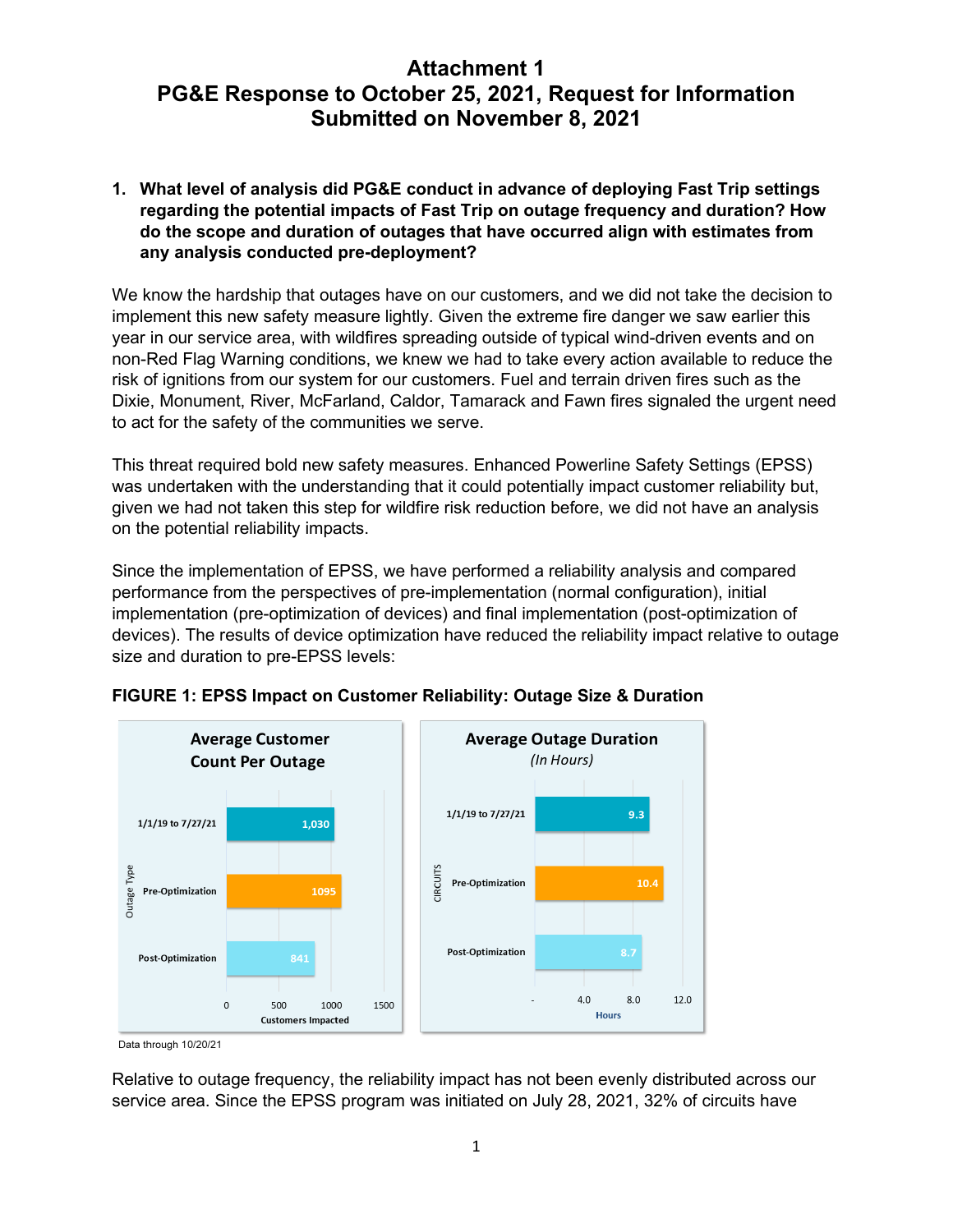experienced either a single outage, or no outages, and 73% have experienced four or fewer (see **Figure 2**, below). For the customers and communities that have been more heavily impacted, we have a targeted plan to reduce the outage frequency including animal protection installation, additional vegetation clearing and component asset hardening.





Given the urgency created by drought and wildfire conditions this summer, we launched EPSS quickly, without adequately communicating about the potential impacts to our customers in advance. Since implementing the program, we have worked hard to correct this by engaging in information sharing sessions with our customers about the program, taking accountability for customer electric reliability impacts and informing customers about program improvements. We will continue to engage with customers and communities to ensure they are informed.

We have seen how effective this measure has been at mitigating potential wildfires. Implementation of EPSS resulted in an approximate 46% reduction in CPUC-reportable ignitions in high-fire threat areas compared to the three-year historical average and an 80% reduction for circuits with EPSS settings enabled.<sup>[1](#page-1-0)</sup>

**2. Describe PG&E's understanding of how its Fast Trip settings and the specific parameters used to configure devices differ from similar settings Southern California Edison Company and San Diego Gas & Electric Company are using or have used on their systems to prevent ignitions.**

In comparison to our peer California Utilities, our current and best understanding is that the fast trip capabilities PG&E has implemented are as fast, if not faster, resulting in rapid deenergization of a circuit protection zone when a fault is detected downstream. Our revised fast trip settings, based on detailed studies that inform the appropriate set points for each of our unique circuits as compared to using manufacturer's fast curve settings, now have the added benefit of reducing the number of customers impacted from an outage event while still

<span id="page-1-0"></span><sup>1</sup> Period between 7/28/2021 and 10/17/21 relative to 3-year historical averages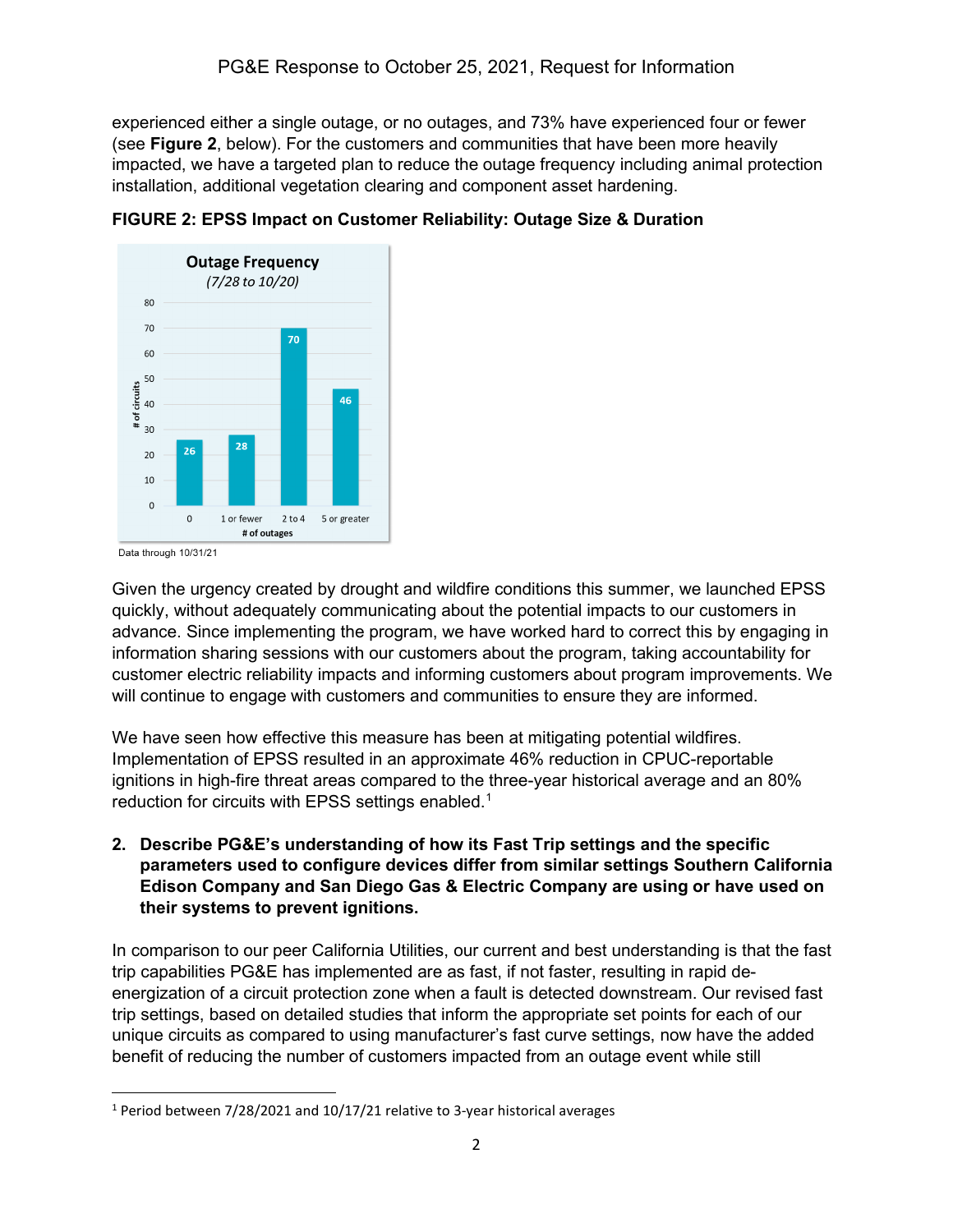maintaining fast tripping that greatly reduces the potential of an ignition event. In addition, it is our current understanding that fast trip capabilities at PG&E are more broadly applied on our circuits, in terms of circuit miles, in comparison to our peers.

It is also our current and best understanding that based on the protective devices where we have enabled fast trip settings, 3-phase protection is provided in lieu of single-phase protection. Three-phase protection and operation eliminate the potential for backfeed conditions that traditional protection schemes do not detect as compared to single-phase fuse protection, in areas where 3-phase load exists (e.g., commercial, industrial loads). The 3-phase protection is a key element of our fast-tripping scheme, targeted to eliminate ignitions resulting from potential backfeed conditions.

In addition, we applied fast trip settings during the fire season, in specific Elevated (Tier 2) and Extreme (Tier 3) areas within the High Fire-Threat District (HFTD). It is our current understanding that other California Utilities apply fast trip settings primarily on days where the National Weather Service has issued a Red Flag Warning, or on other elevated fire condition days as determined by the respective utility.

We are continuing to engage with peer California Utilities, which may further inform the similarities and differences between our programs and may change our current understanding and approach moving forward.

## **3. Describe the operational details, with timelines, for how PG&E will manage its Fast Trip settings approach and how objectives such as reduced scope, duration and frequency of outages are prioritized.**

Public safety, including eliminating catastrophic wildfires originating from our equipment, is PG&E's highest priority. We are encouraged by the results we are seeing from our comprehensive wildfire mitigation programs, including EPSS. This year, we have reduced our overall CPUC reportable ignitions in HFTD areas by 46% compared to the prior three-year average (data through 10/17/21).

Relevant operational details include:

- **July 28, 2021:** EPSS program initiated with "Hot Line Tag" (HLT) settings, or initial implementation (pre-optimization of devices), on 11,500 HFTD circuit miles (~45% of our Distribution overhead line miles in HFTD areas)
- **August to October 2021:** Optimized and coordinated EPSS circuit settings, or final implementation (post-optimization of devices), are engineered and implemented across the EPSS program scope.
	- $\circ$  Device optimization has resulted in the return of average outage duration and outage average customer impact to pre-EPSS levels.
	- $\circ$  Reallocation of resources, dedicated aircraft, enhanced inspections on worst performing circuits and operational coordination calls for response supported the reliability improvements
- **August to November 2021:** Bolstered customer outreach and support, including: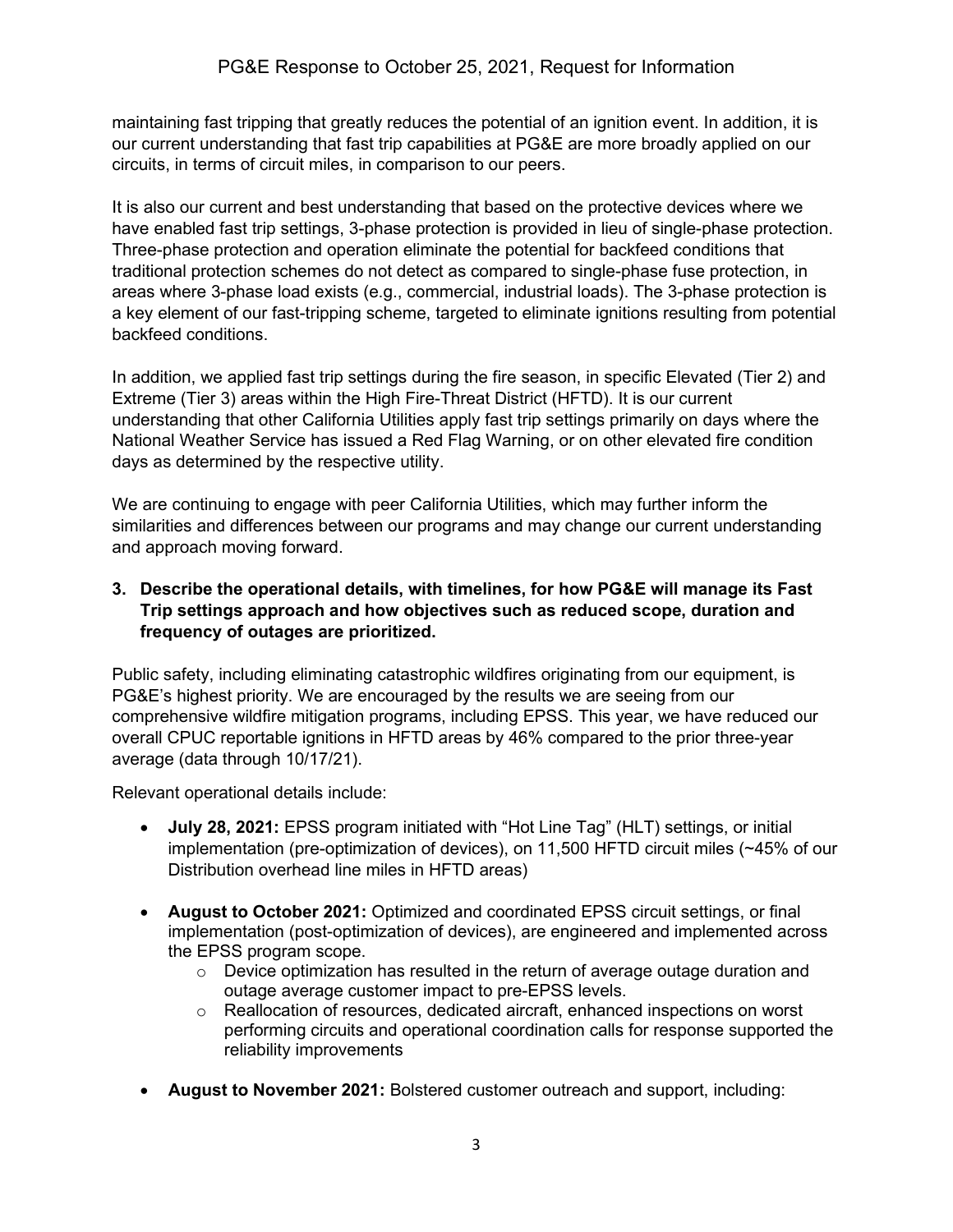- $\circ$  14 customer webinars with impacted communities across 17 counties including one "All Impacted Counties" webinar
- $\circ$  Email notice and/or postcard sent to all customers who may be impacted
- $\circ$  Sprinter mobile command vehicle on site of outages in select locations  $\circ$  Social media postings targeted to highly impacted communities
- $\circ$  Social media postings targeted to highly impacted communities  $\circ$  Letters to customers on highly impacted circuits
- Letters to customers on highly impacted circuits
- o Engagement with local elected officials, hospitals, schools, water agencies, and telecommunication customers
- $\circ$  Automated calls supporting enhanced reliability patrols and EPSS outages
- o County progress reports on EPSS program status, updates and reliability statistics (in progress)
- **October 21, 2021:** In preparation for the October 24 rainfall event, which impacted much of PG&E's Central and Northern service territory, 166 of 170 EPSS circuits were returned to their "normal" system configuration as the risk of catastrophic wildfire reduced.
- **October 28, 2021:** 40 of the 166 EPSS circuits that were disabled for the October 24 rainfall event were re-enabled on EPSS given drying fuel moisture levels and increasing risk of ignition potential and fire spread.

PG&E continues to monitor weather and fuel conditions to determine the appropriate system configuration, balancing customer reliability impacts and the risk of catastrophic wildfire. As the 2021 wildfire season closes, PG&E will return circuits to their pre-EPSS settings. However, should high wildfire risk remain, EPSS with optimized settings will remain enabled to reduce catastrophic wildfire ignition risk.

Future operational details that are in progress through Q1 2022 include:

- Development and installation of optimized EPSS device settings for all HFTD area circuits
- Development and refinement of localized, risk-informed criteria for activation and deactivation of EPSS settings in alignment with similar seasonal mitigation programs, such as when we disable automatic reclosing during wildfire season each year
- Execution of specific enhancements or mitigations designed to limit EPSS impacts when settings are enabled, including the installation of additional animal protection on our equipment, targeted vegetation clearing to prevent branch and tree fall-ins, and targeted asset hardening and inspections
- Proactive customer and community engagement based on feedback from 2021 engagement and outreach programs, including continuation of monthly reporting to the Commission as requested

Reducing the customer reliability impact from EPSS is a critical focus for our team, and our 2022 Wildfire Mitigation Plan (WMP) will include the relevant analysis and details regarding the 2022 EPSS program described above, based on the refinements and lessons learned from the EPSS program in 2021.

#### **4. What conditions or criteria will PG&E use to determine when to suspend use of Fast Trip in a particular location?**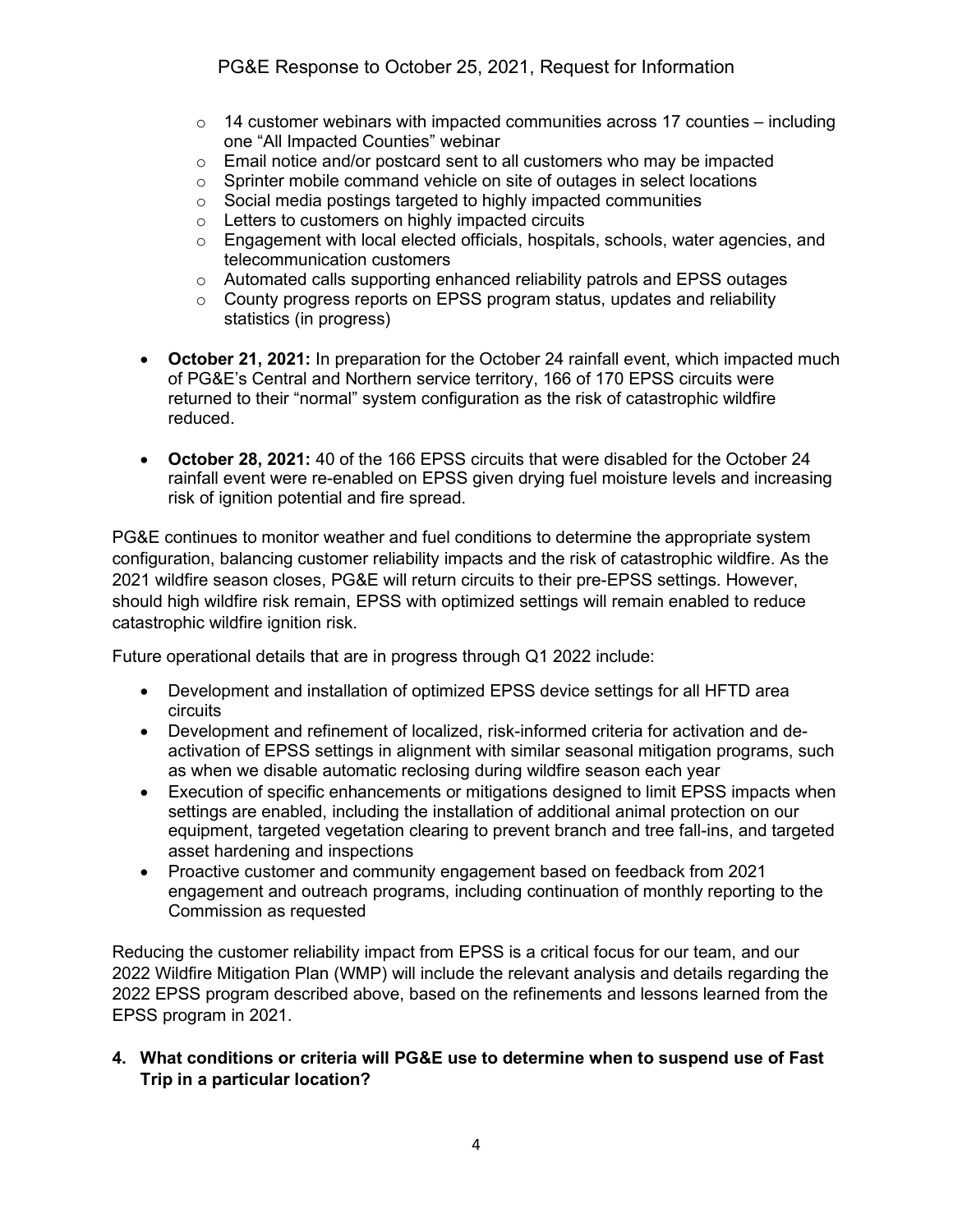### **5. What conditions or criteria will PG&E use to determine when to deploy Fast Trip in a particular location in the future?**

EPSS settings are suspended, or returned to normal configuration, based on localized fire spread risk, which is measured using PG&E's Fire Potential Index (FPI) Scale – specifically when the conditions are at R2 or R1 levels. EPSS settings are enabled when conditions are forecasted to be at R3, R4 or R5 levels.

FPI is a daily and hourly measurement tool used to drive operational decisions to reduce the risk of utility-caused fires.<sup>[2](#page-4-0)</sup> The FPI model outputs the conditional probability from  $0-$ 100% that a fire will be small, large or catastrophic. This probability is translated into a fire danger rating scale from R1 (low) to R5 (extreme) based on breakpoints. These breakpoints were established by reviewing historical FPI percentiles as well as the FPI for historic fires in the PG&E territory from 2008–2020. This methodology is identical to how numeric outputs of the Energy Release Component or Burning Index from the federal National Fire Danger Rating System (NFDRS) are translated to fire danger ratings from low to extreme.

The fire danger rating scale is shown below compared to the NFDRS adjective rating; moving up the scale from R1 to R5 increases the forecasted conditional probability that a fire will grow to be larger than 1,000 acres.

# **FIGURE 3: Fire potential index scale versus NFDRS rating and color scale**

| <b>NFDRS</b>   | <b>PG&amp;E FPI</b> |
|----------------|---------------------|
| <b>SCALE</b>   | <b>SCALE</b>        |
| Low            | R1                  |
| Medium         | R2                  |
| High           | R3                  |
| Very High      | R4                  |
| <b>Extreme</b> | R5                  |

- **6. How is PG&E identifying medical baseline customers, critical infrastructure providers, and public safety partners who may be impacted on the circuits where Fast Trip settings have been implemented?**
	- **a) What specifically tailored outreach has occurred to each of these groups?**
	- **b) If none has occurred, what are PG&E's plans for specifically tailored outreach to each of these groups?**
	- **c) What actions is PG&E taking to support these customers and minimize the impacts of outages? For example, is PG&E working with its Disability Disaster Access and Resources (DDAR) program and appropriately providing funding, and are local Independent Living Centers notified as soon as a Fast Trip outage occurs?**

We began this program with an unwavering focus on safety and recognize that we previously did not have the necessary communications in place. Our customers and key stakeholders were

<span id="page-4-0"></span><sup>&</sup>lt;sup>2</sup> See PG&E's 2021 Revised Wildfire Mitigation Plan (WMP) Initiative 7.3.2.4 (p. 502-507) for additional details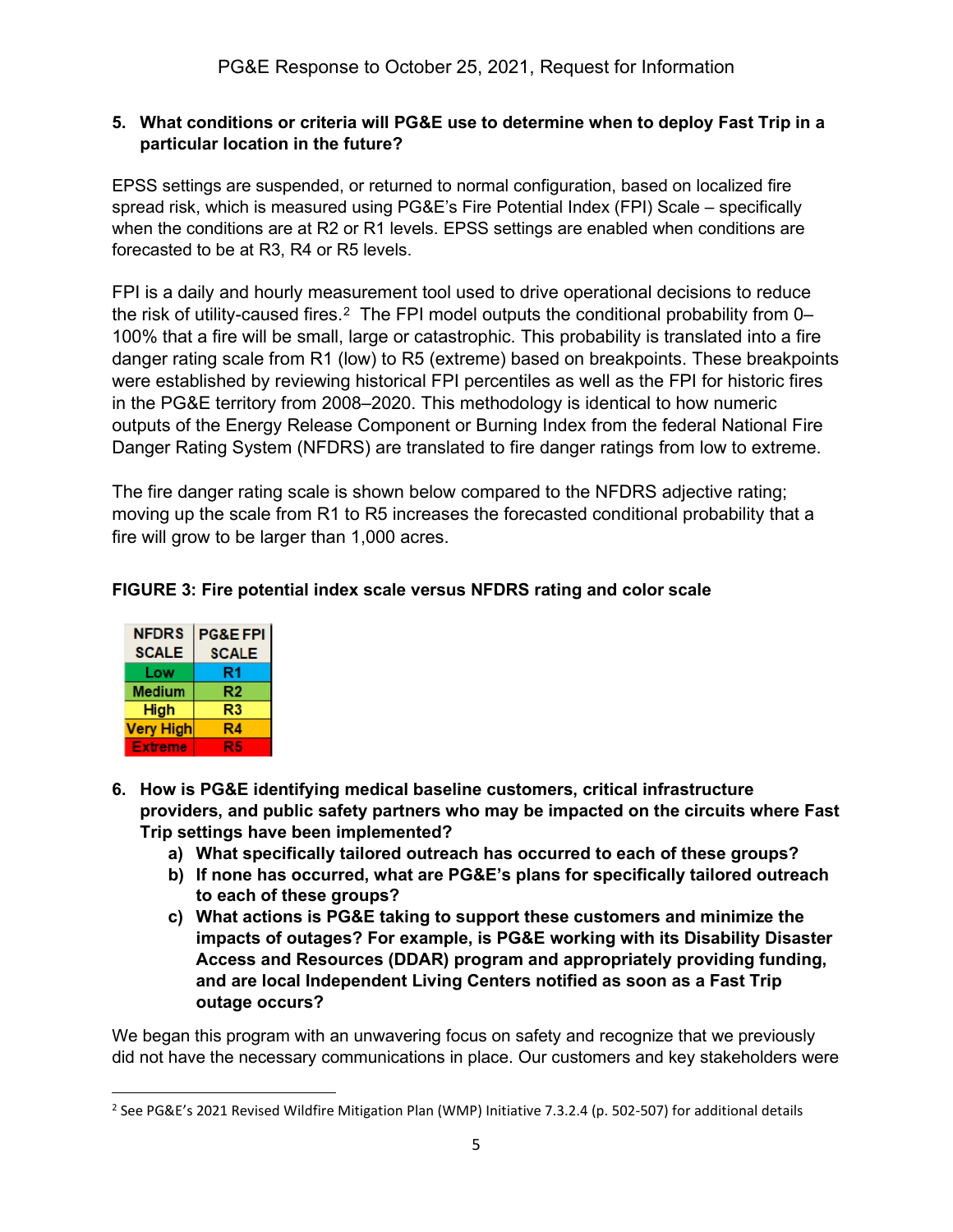rightly surprised and frustrated in locations where these settings resulted in more frequent and longer duration outages than they were accustomed to. To help remedy this, we bolstered our communications and conducted multiple rounds of outreach through a variety of channels to Medical Baseline customers, public safety partners and critical infrastructure providers throughout our service area.

In addition to notifying all customers potentially impacted by these outages via direct mail and email, Medical Baseline customers received additional outreach to help ensure they are aware of the potential for outages, why they are necessary and the resources available to them. Since 83% of EPSS-impacted Medical Baseline Program customers either live in high fire-threat areas or have experienced two or more Public Safety Power Shutoff (PSPS) outages, they are eligible for PG&E's resiliency programs that offer rebates for batteries and generators or permanent behind-the-meter battery solutions through the statewide Self-Generation Incentive Program. If they are also low-income, they are eligible for portable batteries.

**TABLE 1: Medical Baseline customers who have experienced at least one EPSS-related outage on one of the 170 EPSS-enabled circuits**

|                                         | <b>EPSS-impacted MBL Customers  % of total</b> |      |
|-----------------------------------------|------------------------------------------------|------|
| <b>Eligible for Resiliency programs</b> |                                                |      |
| (reside in HFTD or experienced 2+ PSPS) | 11,496                                         | 83%  |
| Not eligible for Resiliency programs    |                                                |      |
| (reside outside of HFTD and experienced |                                                |      |
| fewer than 2 PSPS)                      | 2,418                                          | 17%  |
| <b>Total MBL impacted population</b>    | 13,914                                         | 100% |

This month, we will be mailing a postcard to all Medical Baseline customers who have been impacted by EPSS and are most likely to qualify for one of our resiliency programs. It will provide information about the Generator and Battery Rebate Program, Self-Generation Incentive Program, Portable Battery Program and the Disability Disaster Access & Resources program. As of September 30, 2021, approximately 14% of EPSS-impacted Medical Baseline customers have participated in PG&E's resiliency programs. Of note, this number does not include customers who may have obtained a portable backup battery from CFILC's DDAR program as PG&E does not have access to customer and account level information for this program. PG&E will continue to offer these programs to eligible customers to mitigate the impacts of EPSS outages. Since EPSS outages are not planned and are typically shorter duration outages, back-up power obtained before an outage occurs is deemed to be the best solution for these customers. We do not, as a general practice, notify local Independent Living Centers about EPSS outages since the majority of outages are less than 8 hours.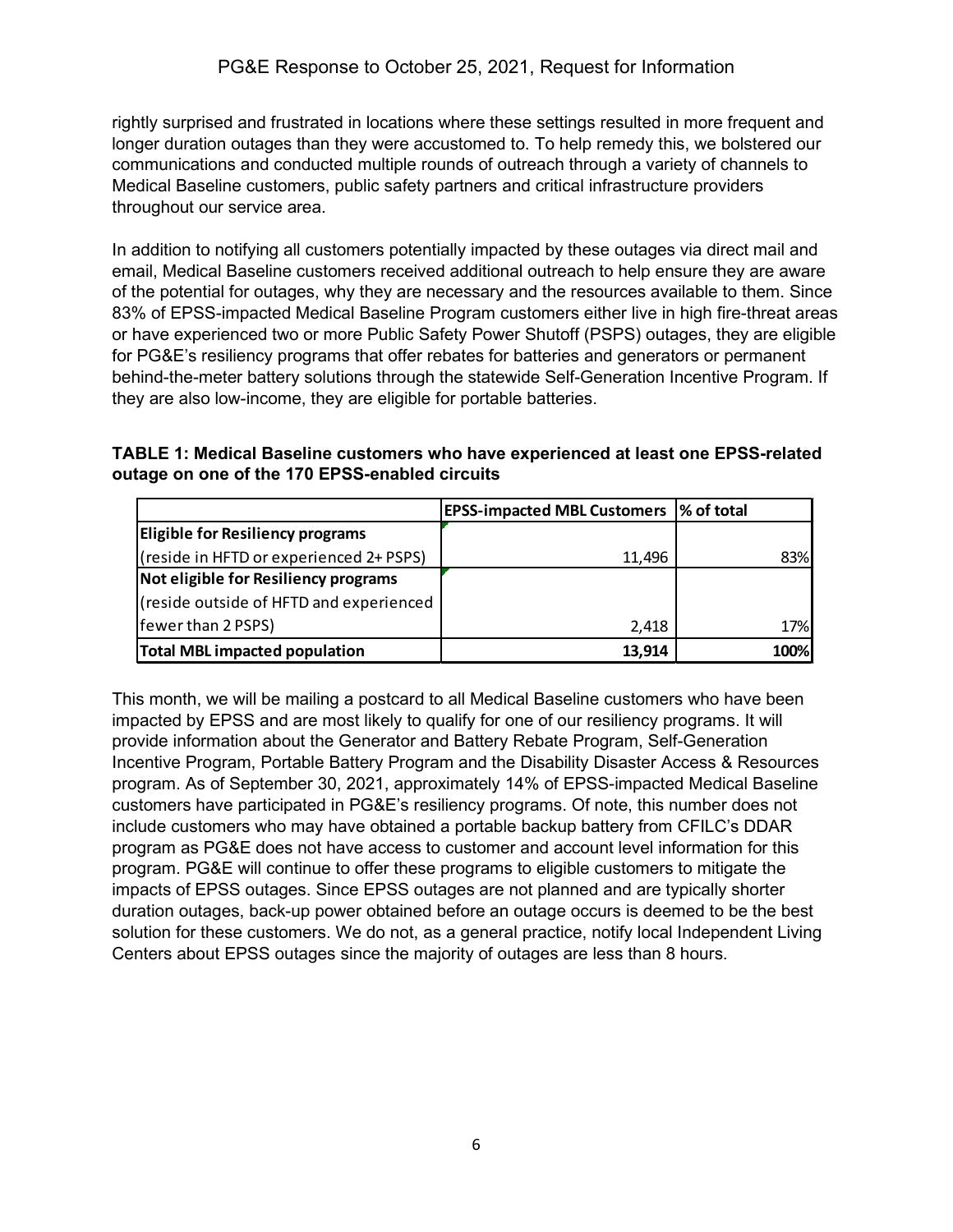#### **TABLE 2: Medical Baseline EPSS-impacted customers who have participated in resiliency programs**

| <b>Resiliency Program Participation</b>   | <b>MBL EPSS-Impacted Customers</b> |
|-------------------------------------------|------------------------------------|
| Portable Battery Program                  | 1,583                              |
| Generator & Battery Rebate Program        | 85                                 |
| Self-Generation Incentive Program         | 226                                |
| <b>Total Program Participants</b>         | 1,894                              |
| <b>Total MBL EPSS-impacted population</b> | 13,914                             |
| % participation                           | 14%                                |

We have also been working closely with critical facilities, including hospitals, water agencies and telecommunication providers, in the highest impact areas, and when feasible, have been providing backup power. To date, PG&E has provided back up power to two highly impacted hospitals. In addition, we have been providing public safety partners with key updates on the program, so they are able to better support the communities they serve before and during potential outages. We have also taken action to reduce the impact of outages for both critical facilities and Medical Baseline customers, as well as residential customers generally. Our focus on operational improvements to reduce the size, frequency and duration of EPSS outages has helped make them more similar to an unplanned outage that occurs under "clear sky" conditions due to a variety of factors.

As we move into 2022, we will be refining our outreach programs to provide more tailored information to various customer groups. We are also taking action to provide better support to these key customers and stakeholders to minimize the impact of these outages. Our customer resiliency programs were originally designed for PSPS and targeted to customers who either reside within the HFTDs or have experienced two or more PSPS outages. The majority of EPSS-impacted customers meet those criteria; however, approximately one-third of the population does not. PG&E will explore expanding resiliency program eligibility in 2022 to include EPSS-impacted customers who reside outside of HFTD areas and have not experienced two or more PSPS outages. Program support in 2022 will include:

- Partnering with our Community Based Organizations (CBOs) on customer outreach and education efforts focused on emergency preparedness. This will include training customers on making a plan in case of a prolonged power outage and educating them on the variety of resources and services available to support them.
- Providing batteries through our Portable Battery Program.
- Providing batteries through the CFILC's DDAR Program.
- Offering financial incentives for installing battery storage through our Self-Generation Incentive Program (SGIP).
- Offering generator rebates to customers who rely on well water, customers in our Medical Baseline Program and certain small businesses.
- Continuing our partnership with 211, a free, confidential calling and texting service available to support PG&E customers 24/7. 211 is available to connect individuals with local social services specific to their community.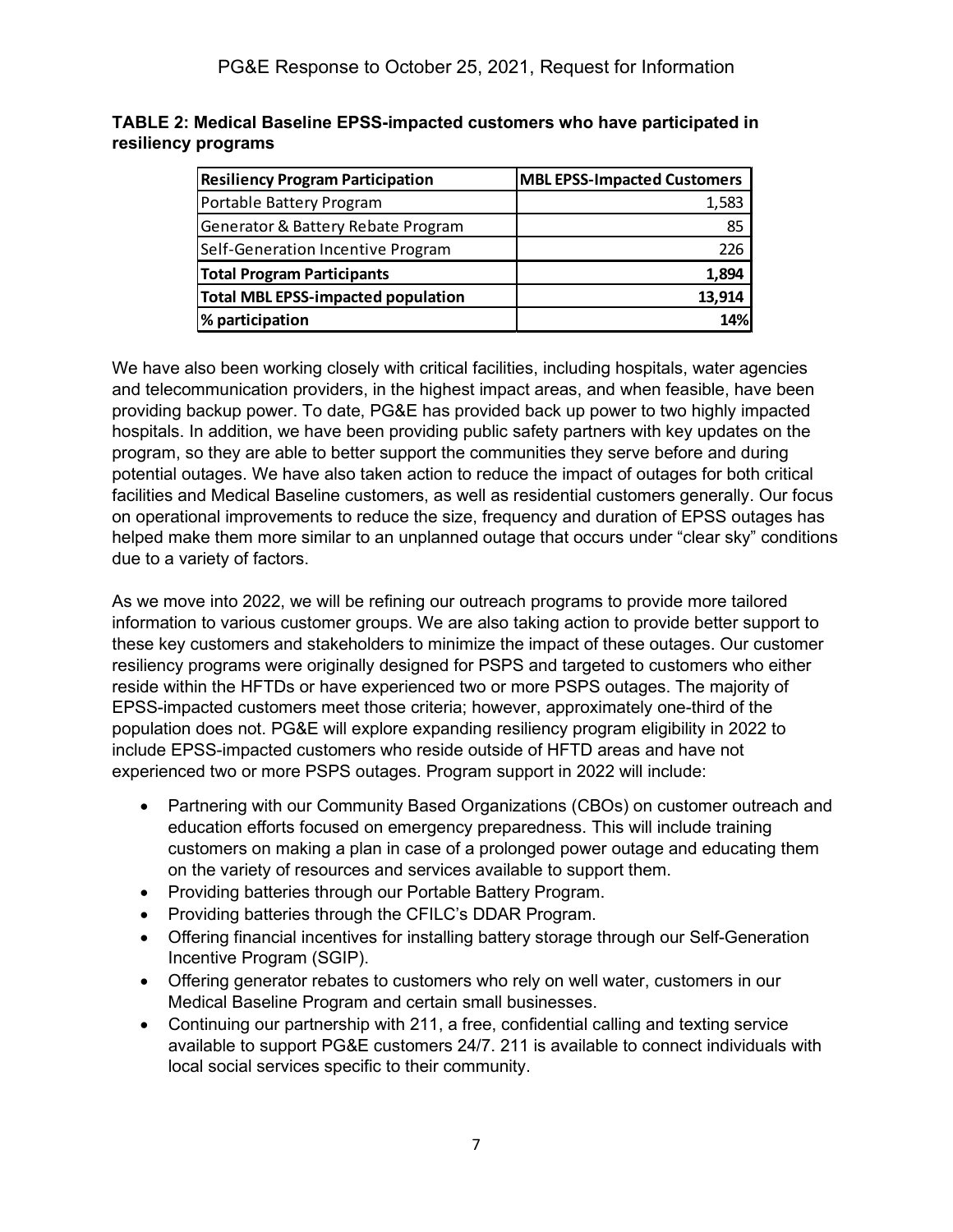- Encouraging high fire-risk area customers reliant on power for medical or independent living needs to visit their local DDARC or [disabilitydisasteraccess.org](https://disabilitydisasteraccess.org/) for assistance with emergency planning and resources.
- **7. How is PG&E ensuring that customers who rely on electricity to maintain necessary life functions will be able to weather the full duration of a Fast Trip outage?**
	- **a) How many customers who rely on electricity to maintain necessary life functions, including for durable medical equipment and assistive technology, does PG&E estimate have been impacted by Fast Trip outages to date?**
	- **b) Does PG&E have a well-defined list of customers who rely on electricity to maintain necessary life function who are on circuits subject to Fast Trip settings?**
	- **c) If it does not have a list, what actions is PG&E taking to have a clear understanding of where these customers are located?**

We recognize the importance of maintaining reliable electric service, particularly for those who rely on it for medical equipment. That is why we are taking steps to reduce the impact of EPSS outages for all our customers and helping our most vulnerable customers with portable batteries and assistance programs. This is outlined further in the above response.

The closest proxy we have for customers who rely on electricity to maintain necessary life functions are our Medical Baseline customers as well as those who self-certify for Vulnerable Customer Status. The latter customer group can register if they, or someone in their household, have a serious illness or condition that could become life threatening if their electric or gas service is disconnected.

On the 170 EPSS-enabled circuits, there a total of 20,062 Medical Baseline customers and 730 Vulnerable Customer Status members. Of that total population, 13,914 have been impacted by EPSS-related outages to date. This month, we will be sending an informational postcard to roughly 11,000 Medical Baseline customers impacted by EPSS or PSPS who are most likely to qualify for one of our resiliency programs. It will inform them of the backup power options available to them for planned and unplanned outages. We are also planning to conduct additional outreach in advance of wildfire season in 2022, with a focus on customers who rely on power for medical equipment.

Over the past several years, we have made a concerted effort to identify and enroll customers who may be eligible for the Medical Baseline Program and who may self-identify for Vulnerable Customer Status. A central focus on that outreach is working with community-based organizations to drive enrollment into these programs. However, these programs serve as proxies for customers who have medical needs and are not necessarily specific to customers who rely on electricity to maintain necessary life function.

- **8. What post-Fast Trip outage outreach is PG&E conducting to customers on circuits that have been highly impacted by Fast Trip?**
	- **a) Does PG&E provide information on how to enroll in its medical baseline program and make customers aware of resiliency programs like DDAR and the portable back up battery program?**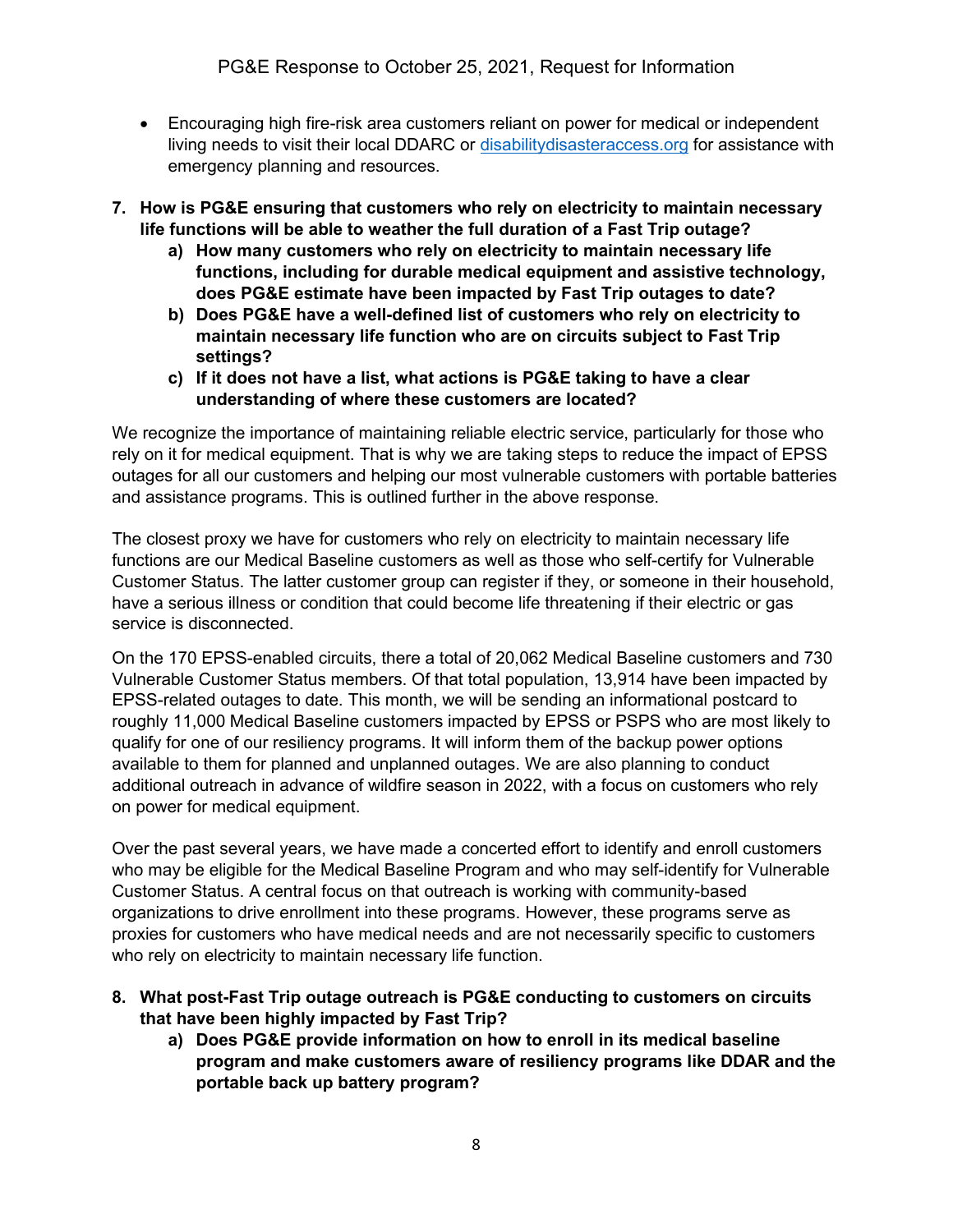We began this program with a hyper-focus on protecting communities from the growing threat of wildfire. At the same time, we fell short in proactively communicating these changes to our customers who have borne these burdens.

To help improve our communications, both before and during outages to all potentially impacted customers, our efforts include:

- Improving the notifications that we provide to customers during outages, with more accurate information about when they can expect power to be restored.
- Increasing our outreach and communications to impacted customers, including via email and direct mail.
- Increasing our social media and local media outreach efforts to grow awareness, including posts on social media sites Nextdoor and Facebook.
- Utilizing paid advertising on local radio and social feeds.
- Creating an EPSS-dedicated web page with key information and resources .[\(pge.com/epss\)](https://www.pge.com/en_US/residential/outages/enhance-powerline-safety-settings/enhance-powerline-safety-settings.page?WT.mc_id=Vanity_epss)

We have also been holding public webinars since September for regions who have been frequently impacted by these outages. These events have fostered productive discussions on how we can better serve our communities while allowing customers to learn more about the new wildfire safety device settings and the steps we are taking to improve reliability. A full list of these communities, presentation materials and meeting recordings can be found at [pge.com/firesafetywebinars.](https://www.pge.com/en_US/safety/emergency-preparedness/natural-disaster/wildfires/community-wildfire-safety-open-house-meetings.page?WT.mc_id=Vanity_firesafetywebinars) From September through November, we completed 14 webinars which are reflected below.

| <b>Date</b> | <b>Location</b>              |  |
|-------------|------------------------------|--|
| 9/23/21     | Santa Cruz County -          |  |
|             | Corralitos/Watsonville       |  |
| 9/23/21     | Santa Cruz County - San      |  |
|             | Lorenzo Valley               |  |
| 9/29/21     | <b>El Dorado County</b>      |  |
| 9/30/21     | <b>Tuolumne County</b>       |  |
| 10/4/21     | Madera County                |  |
| 10/5/21     | San Mateo County             |  |
| 10/6/21     | Napa County                  |  |
| 10/7/21     | <b>Lake County</b>           |  |
| 10/12/21    | San Luis Obispo and Santa    |  |
|             | <b>Barbara County</b>        |  |
| 10/18/21    | Amador, Calaveras and        |  |
|             | Mariposa County              |  |
| 10/19/21    | Placer, Nevada and Sierra    |  |
|             | County                       |  |
| 10/20/21    | Marin and Sonoma County      |  |
| 10/28/21    | Santa Cruz County            |  |
| 11/2/21     | <b>All Impacted Counties</b> |  |
|             | Webinar                      |  |

# **TABLE 3: Customer webinars for EPSS**

In addition, we have been developing comprehensive progress reports for the most impacted areas, which outline the causes, duration and number of customers affected by recent outages.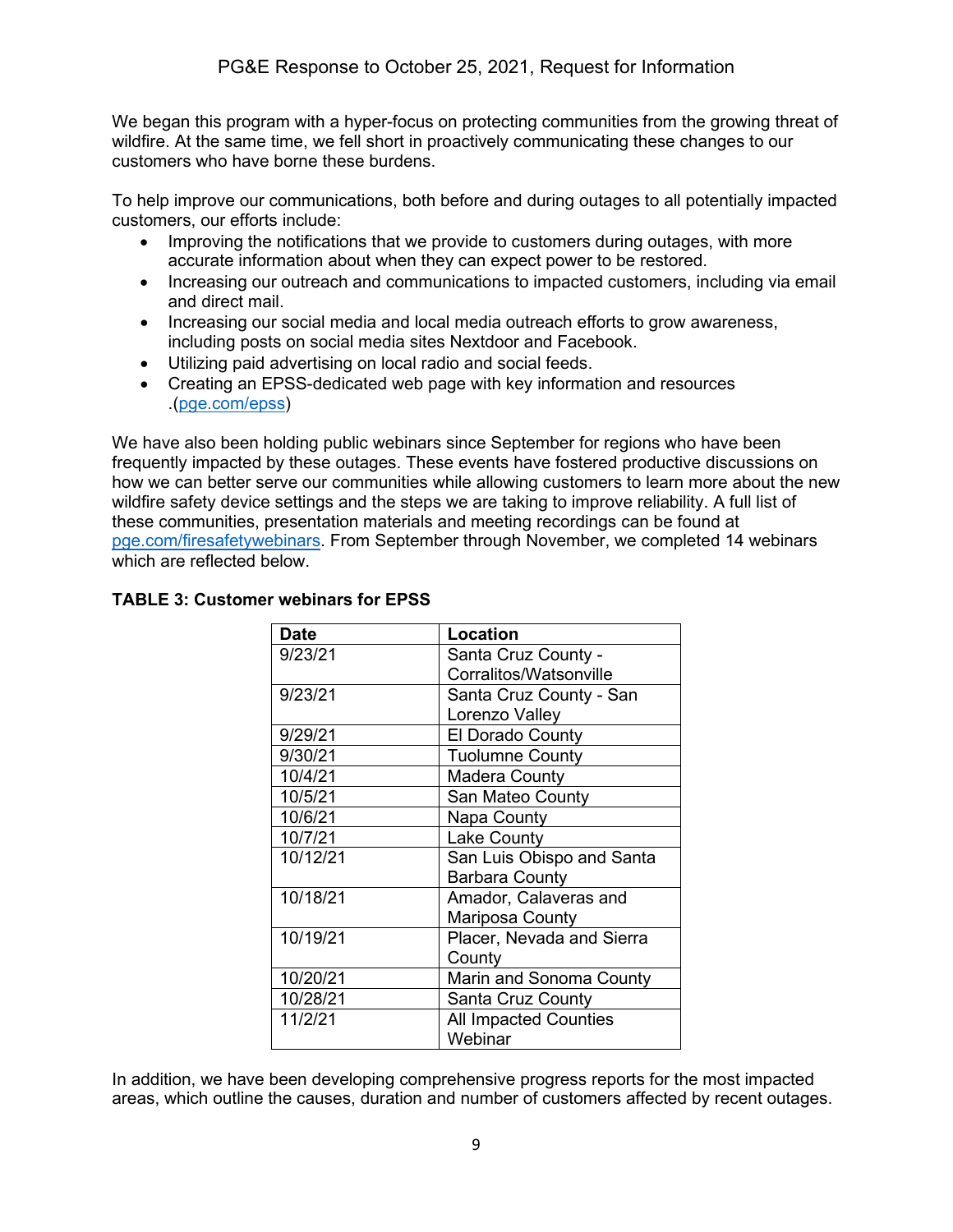Additionally, these reports outline ongoing system updates and improvements that have already helped reduce the impact of these outages. For example, we have optimized all circuits in Santa Cruz County and the average duration of EPSS-related outages has dropped by 33%. These reports will be posted to PG&E's website at [pge.com/epss](http://www.pge.com/epss) as they are finalized.

Regarding the Medical Baseline Program, PG&E actively promotes it to customers who have a propensity to be qualified, but are currently not enrolled, through direct mail and digital marketing as part of our annual acquisition campaign. This is part of our established process to increase customer enrollment in the Medical Baseline Program. Customers can apply for the Medical Baseline Program by filling out the online application or mailing in an application at [pge.com/medicalbaseline.](https://www.pge.com/en_US/residential/save-energy-money/help-paying-your-bill/longer-term-assistance/medical-condition-related/medical-baseline-allowance/medical-baseline-allowance.page?WT.mc_id=Vanity_medicalbaseline)

PG&E—along with Southern California Edison and San Diego Gas & Electric—have partnered with the state's In-Home Health Supportive Services (IHSS) and Regional Centers to provide Program Managers with quarterly training and collateral so they can promote the Medical Baseline Program to their recipients. The following table reflects year-over-year growth in enrollment:

| <b>PG&amp;E Medical Baseline Program Enrollment Counts</b> |  |         |  |
|------------------------------------------------------------|--|---------|--|
| <b>June 1, 2019</b>                                        |  | 194.940 |  |
| <b>June 1, 2020</b>                                        |  | 198,532 |  |
| <b>June 1, 2021</b>                                        |  | 256,428 |  |

# **TABLE 4: PG&E Medical Baseline Program Enrollment Counts**

To further support customers this year, we are providing 5,000 more batteries, which is in addition to the 6,500 batteries that we provided last year, with over 11,500 batteries in total as part of the Portable Battery Program and CFILC's DDAR Program. The batteries will be provided to those in the aging and disabled populations who rely on power for medical or independent living needs and income-qualified Medical Baseline customers in high fire-threat areas. We encourage high fire-risk area customers interested in the program to visit their local independent living center or [disabilitydisasteraccess.org](https://disabilitydisasteraccess.org/) for more information.

## **9. How has PG&E increased its staffing and contracting resources to ensure that outage inspections are occurring in a manner that allows for re-energizing lines quickly and safely?**

PG&E Meteorology provides Storm Outage Prediction Project (SOPP) Model forecasts to our operational organizations daily. The SOPP Model is a weather and outage data-driven system that provides minimum staffing levels to respond to outages (please see attachment "*Attachment 2\_Q9\_SOPP Model Forecast\_20211029.pdf*" for staffing levels forecasted for a "clear sky" day without adverse weather). On a typical day, we plan staffing of approximately 60 troublemen and 35 crews system-wide to respond to routine emergencies.

For EPSS overall operations, resource levels did not change, but we increased the number of resources allocated to respond to outages. Immediately following implementation of EPSS, we collected outage response data. The average outage required three troublemen, two crews and one helicopter. Initially, there was an average of eight EPSS outages per day, so we allocated an additional 24 troublemen, 16 crews and eight helicopters to be available to support EPSS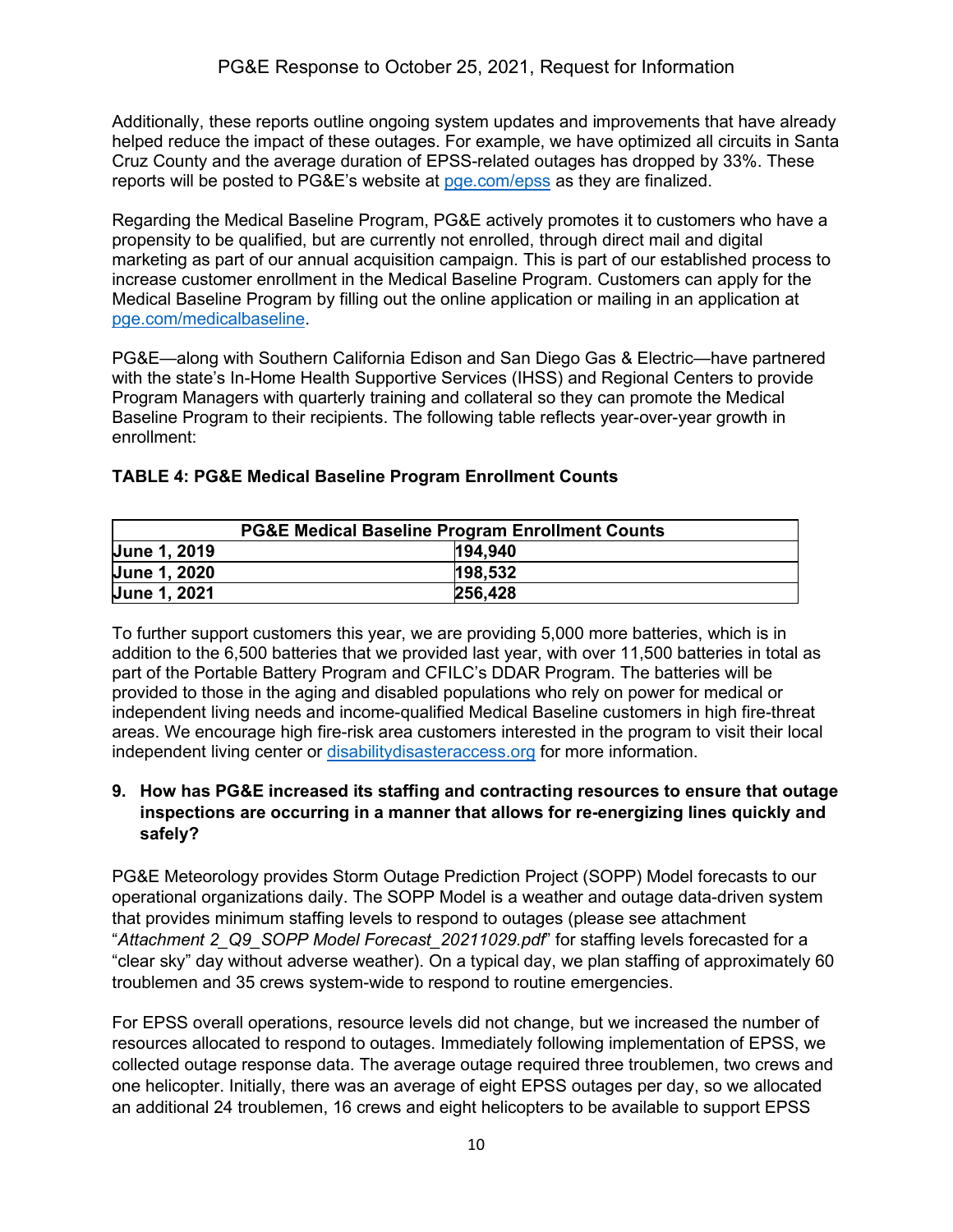outage patrols. These allocated resources were in addition to the resources predicted in the SOPP Model (60 troublemen and 35 crews) for routine emergencies. In other words, we increased emergency response staffing by more than 40% as allocated resources for EPSS outages.

In early September, we adjusted the settings and coordination between devices and were able to reduce the scope of the outages and the strain on resources to conduct full circuit patrols. From our helicopter fleet, we expanded from eight to 16 dedicated standby helicopters to support the rapid patrols. Incident command structures were also put in place to respond to each EPSS outage, which resulted in efficiency gains. We estimate the additional resources required to respond to EPSS outages dropped to about 22% over SOPP staffing levels (12 troublemen and eight crews) after the implementation of the adjusted settings and coordination between devices.

|                    |                | <b>Incremental Resource Allocation</b> |      |                               |               |
|--------------------|----------------|----------------------------------------|------|-------------------------------|---------------|
|                    | SOPP Clear Sky | Early EPSS<br>Outages                  | $\%$ | <b>Later EPSS</b><br>Outages* | $\frac{0}{0}$ |
| <b>Troublemen</b>  | 60             | 24                                     | 40%  | 12                            | 20%           |
| <b>Crews</b>       | 35             | 16                                     | 46%  | 8                             | 23%           |
| <b>Helicopters</b> | 0              | 8                                      |      | 16                            |               |

# **TABLE 5: Incremental Resource Allocation for EPSS**

#### **10. How is PG&E calculating and tracking costs associated with implementation of its Fast Trip settings?**

PG&E has created unique orders for the purposes of tracking incremental costs for work associated with EPSS, including costs associated with customer communication, outage response and inspection, as directed in President Batjer's October 25, 2021 letter.

Because the costs for the EPSS program are tracked in unique orders, they are separated from other wildfire mitigation activity costs in our Fire Risk Mitigation Memorandum Account (FRMMA).

The EPSS workstream leads have communicated the use of the specific EPSS orders to the teams and crews working on the EPSS program to use for cost charging and time reporting.

**11. Is PG&E including unplanned outages caused by Fast Trip in the annual reliability reporting requirements for System Average Interruption Duration Index (SAIDI) and System Average Interruption Frequency Index (SAIFI) as laid out in Decision 16-01- 008? If not, please explain why.**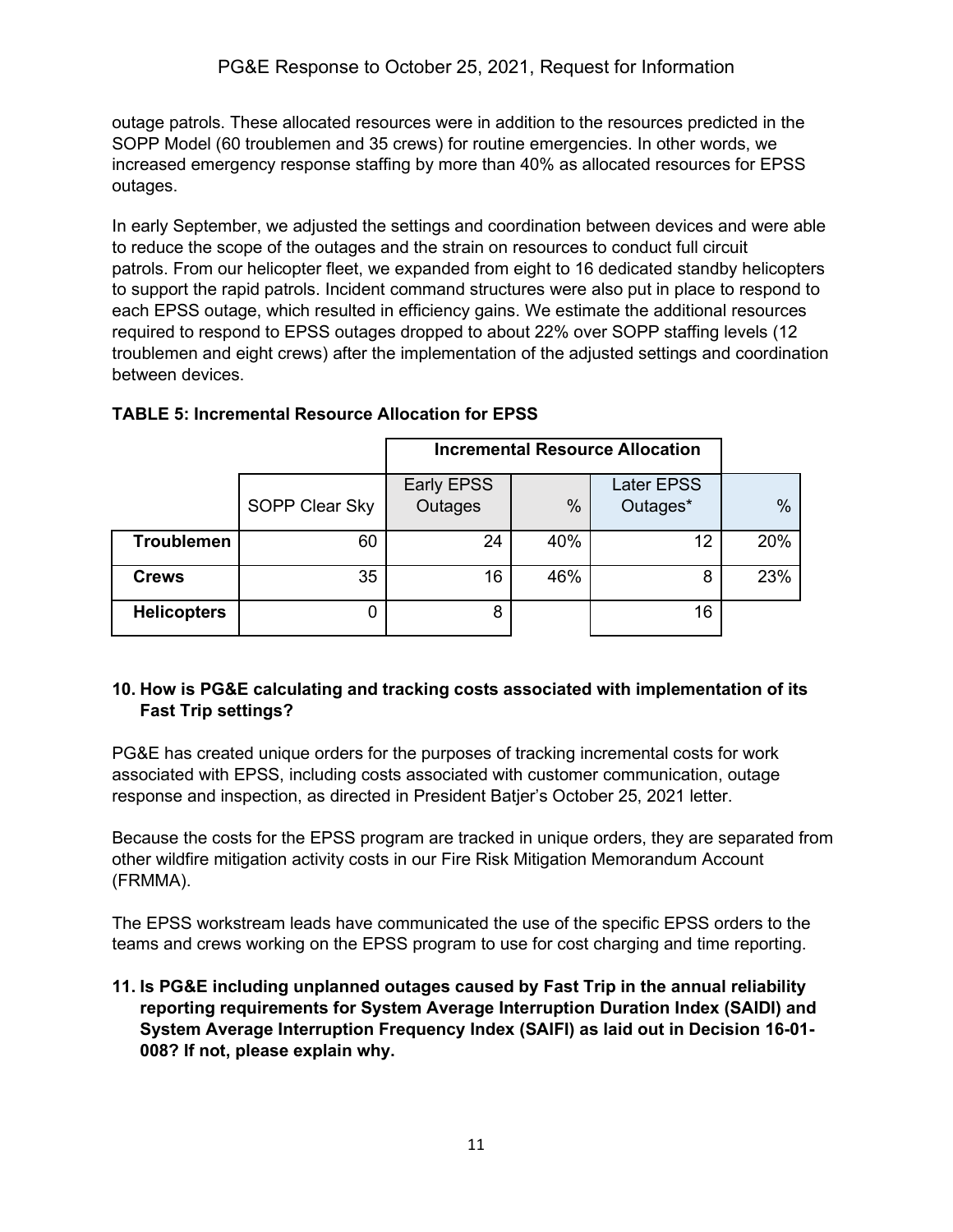Yes, as with all unplanned outages, EPSS-related outages will be included PG&E's electric reliability metrics (including SAIDI and SAIFI) per the annual reliability reporting requirements pursuant to Decision 16-01-008.

### **Ongoing Transparency and Accountability Reporting**

Beginning November 8, 2021, PG&E must provide monthly reports to the Director of the Commission's Safety Enforcement Division and serve them on the service lists for the Wildfire Mitigation Plan (R.18-10-007) and PG&E Safety Culture (I.15-08-019) proceedings. The reports shall include at a minimum the information listed below and the cadence and content of the reports may be augmented at any time at the discretion of the Safety Enforcement Division.

For every Fast Trip outage on a circuit:

- o Total scope of customers impacted, include specifics for
	- **Number of medical baseline customers impacted** 
		- Number of customers who rely on electricity to maintain necessary life functions impacted
		- **Number of well water customers impacted**
		- Number of schools impacted
		- Number of hospitals impacted
- o Duration
- o Cause of outage, if known
- $\circ$  Efforts undertaken to clear lines and restore power within 60 minutes

#### The total number of times that a circuit has experienced a Fast Trip event **Trends of scope and duration of outages on repeatedly impacted circuits**

PG&E herein submits its first monthly report, $3$  as follows:

Please see "Attachment 3\_EPSS Outages Monthly Report\_20211108.xlsx," tab named "Outages 072821\_103121" for EPSS-related outages between July 28, 2021 and October 31, 2021. Please note:

- **Number of well water customers impacted**: We understand the Commission seeks insight as to the impact EPSS outages have on customers who rely on electricity to power a residential water well and thus, supply their homes or businesses with potable water. PG&E shares the Commission's interest in understanding which homes and businesses rely on well water; however, this data is not readily available nor housed within PG&E's customer databases, with the exception of customers who have applied for generator rebates based on the HFTD/well water eligibility requirement.
- **Efforts undertaken to clear lines and restore power within 60 minutes:** We would like to clarify that PG&E has targeted responding to, as opposed to restoring, outages in

<span id="page-11-0"></span> $3$  Note: the data will be undergoing quality review and could be subject to change, which will be reflected in subsequent monthly reports.